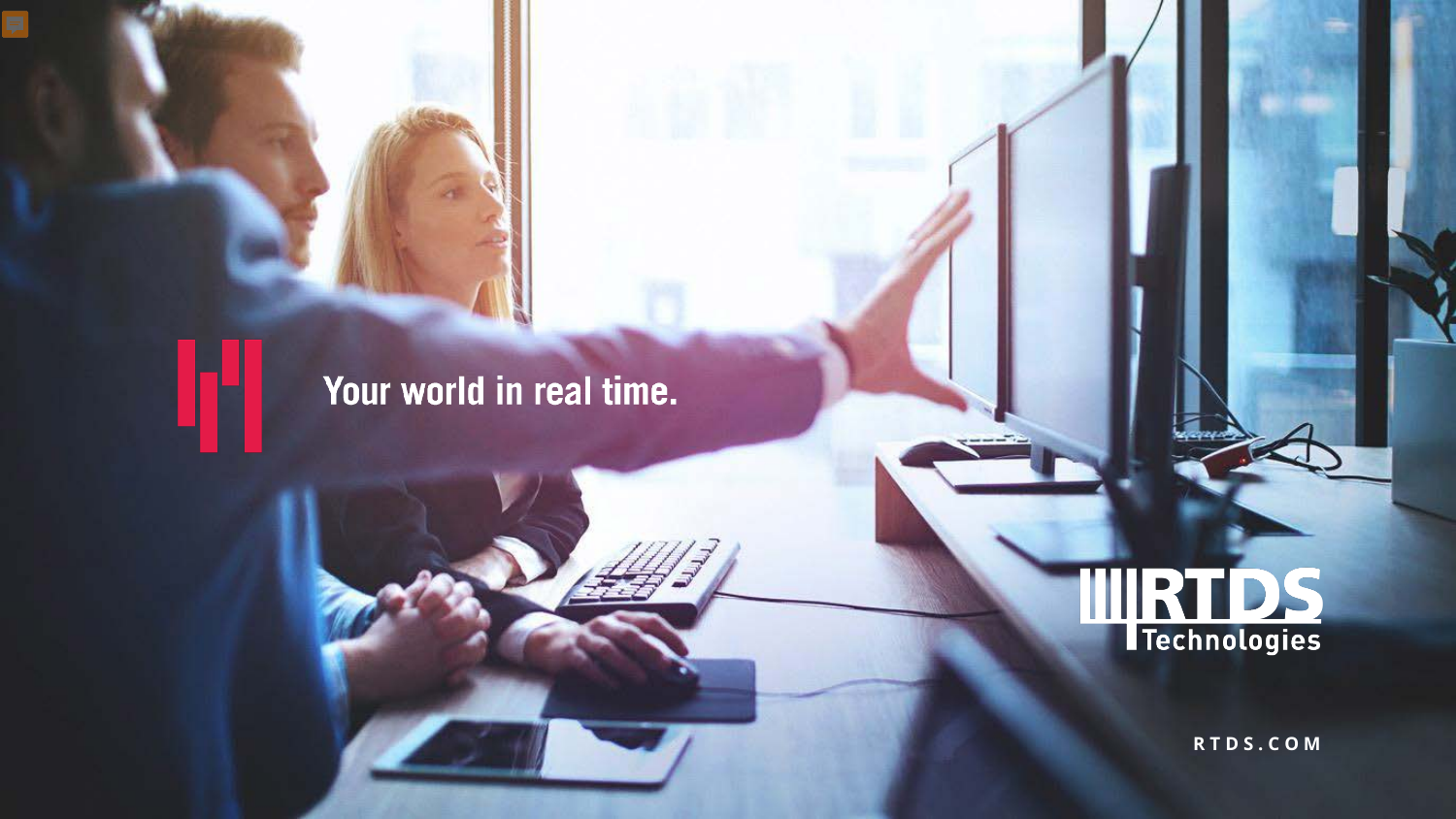## **IPST 2021 AND GLOBAL PANDEMIC Carrying on in difficult times**

- Congratulations to the organizing committees on convening IPST 2021!
- Hopefully we will get back to in-person meetings soon!



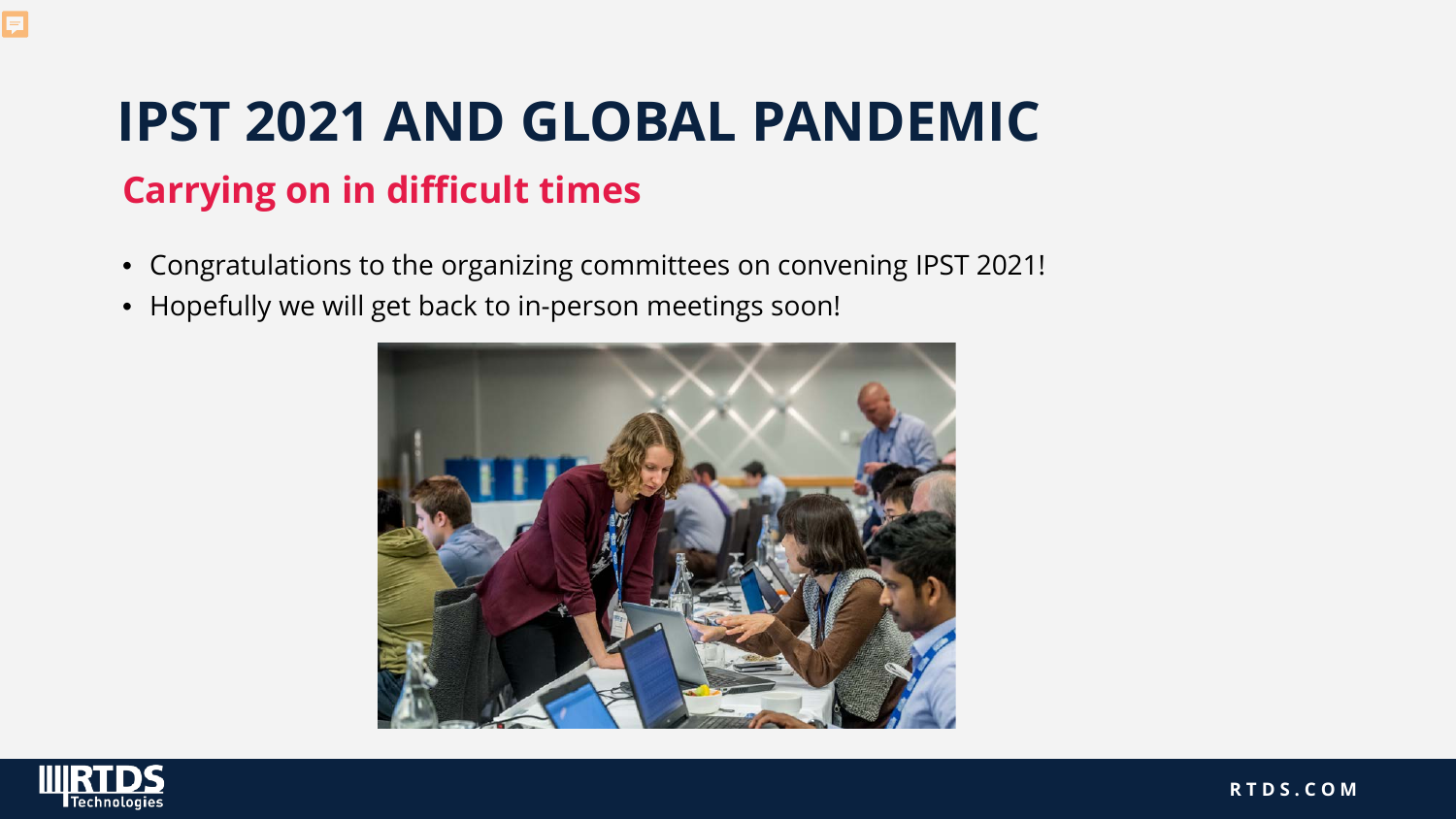## **PAPER PRESENTATIONS**

#### **PAPER #1**

Ę

Title: Development of Phase Domain Frequency Dependent Transmission Line Model on FPGA for Real-Time Digital Simulator

Presented by: Jaidai Liu

Session: Real-Time Simulators

Time: June 7 at 10:00-12:00 GMT-3

#### **PAPER #2**

Title: A Multi-Star Synchronous Machine Model for Real-Time Digital Simulation and Its Application

Presented by: Ali Banitalebi Dehkordi

Session: Renewable Energy Sources

Time: June 8 at 16:00-17:40 GMT-3

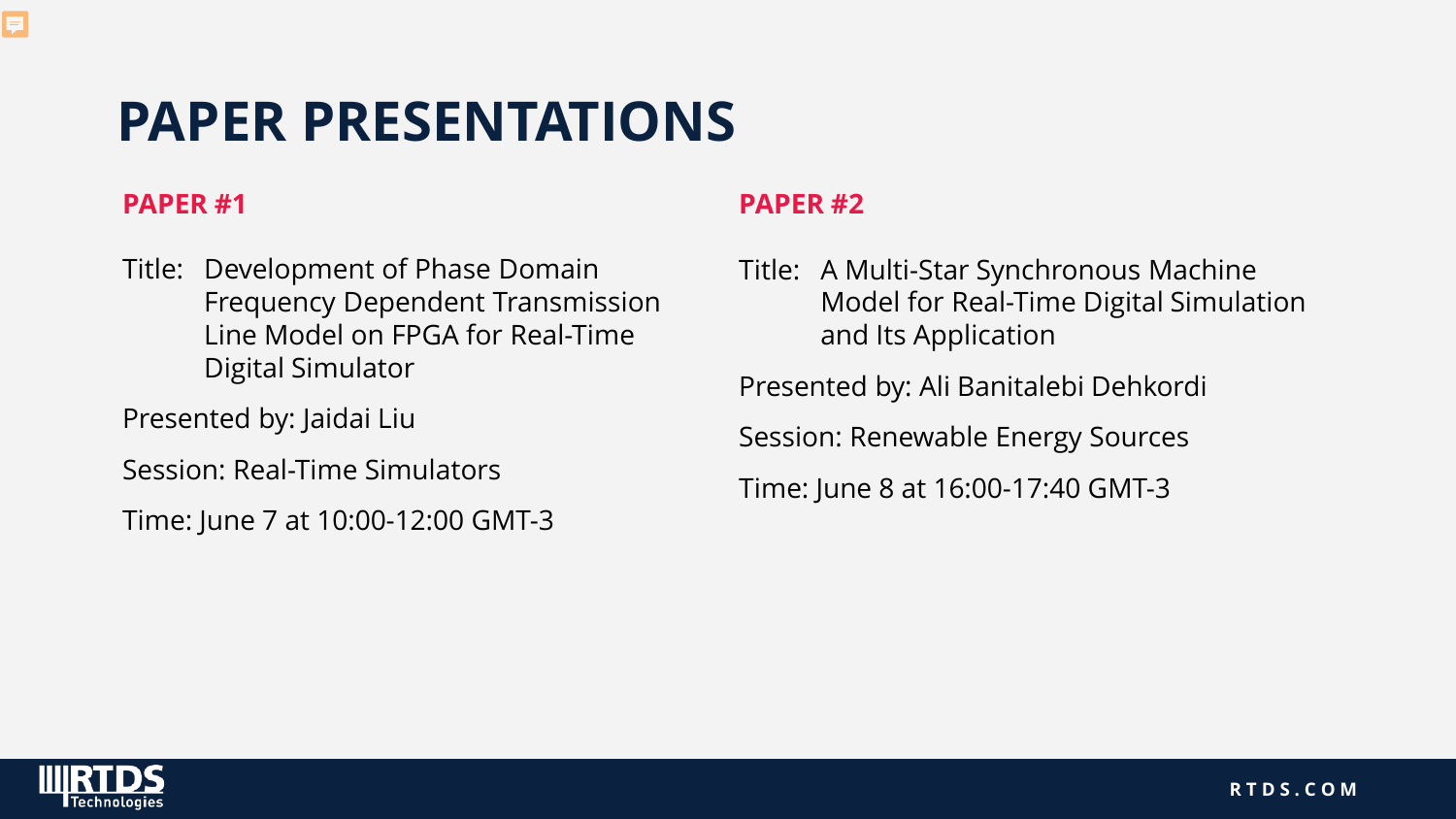### **NEW DEVELOPMENTS FOR THE RTDS SIMULATOR**



**R T D S . C O M**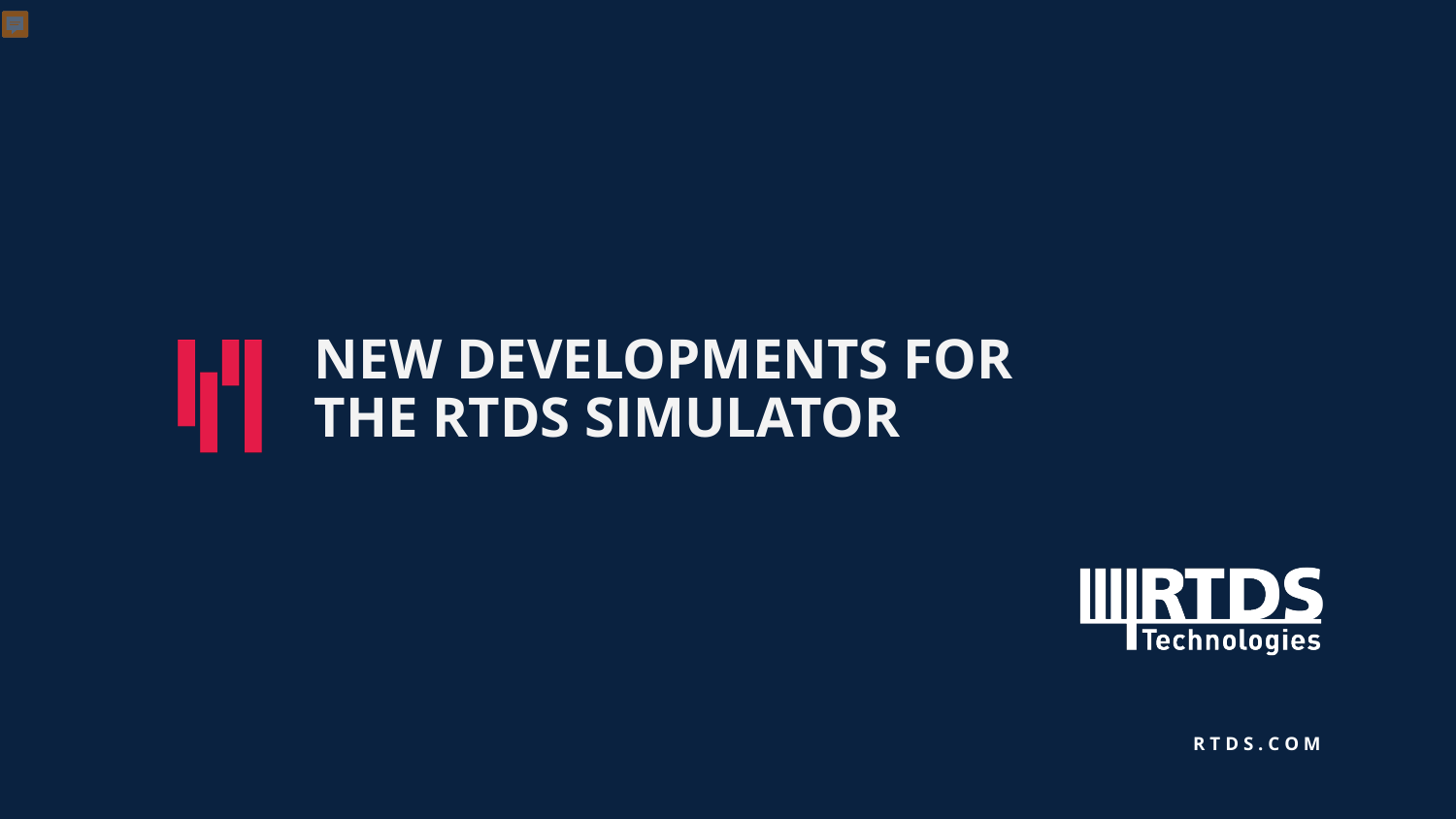## **RSCAD FX**

### **Enhancing productivity and ease of use**

- Enabled by Java FX
- Launched April 2021
- Focused on updating the Draft (and FileManager) environments
- RunTime and other module updates to follow



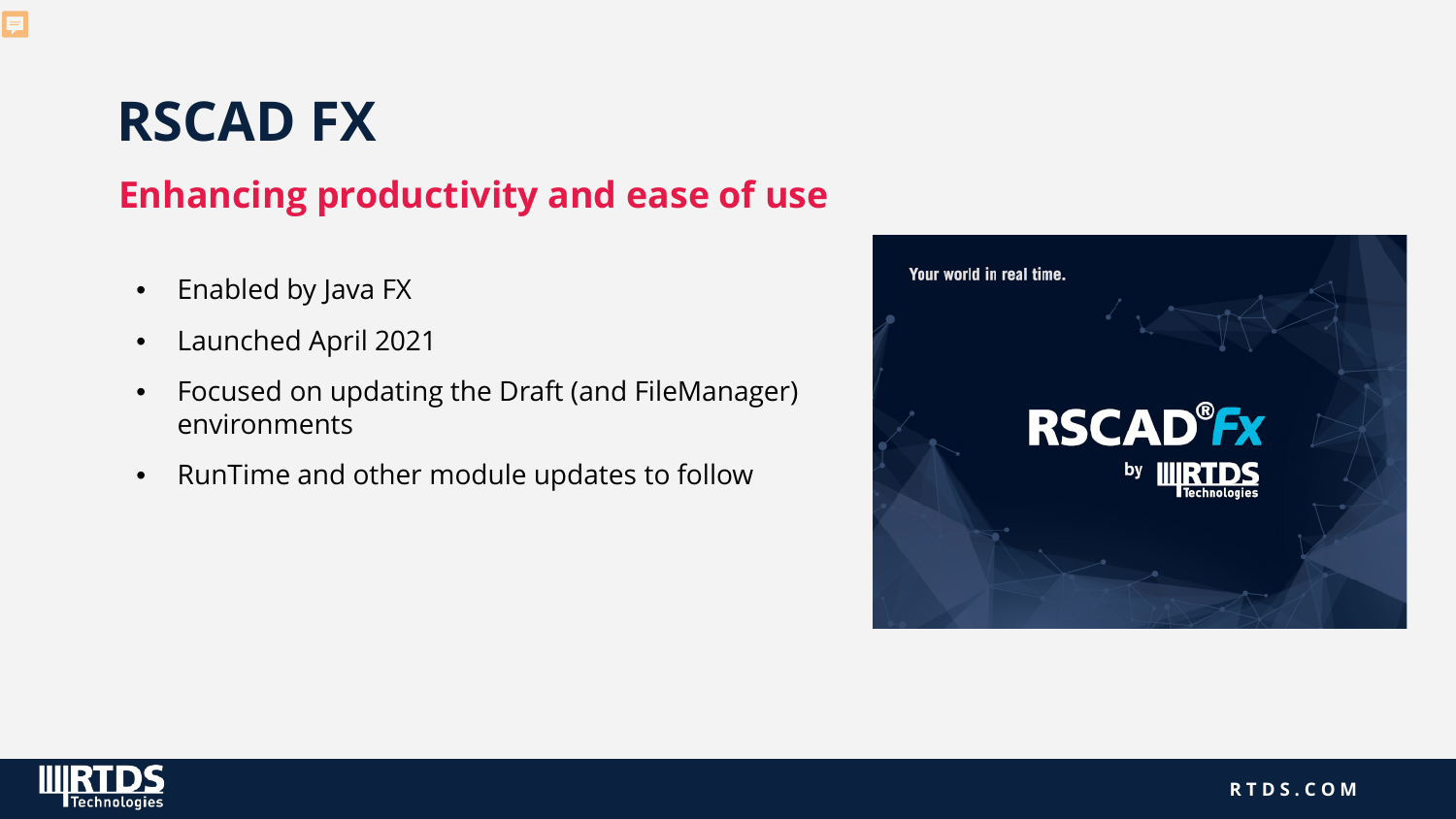## **NEW AND IMPROVED GUI**

- Standard windows shortcuts, drag and drop
- RSCAD FX is organized into tabs that can be resized and moved – user-configurable interface
- Easily look at multiple Draft cases at once
- Undock tabs into their own window for multiple monitors

| <b>B</b> <sup>2</sup> RSCAD FX                                     |                     |     |                      |       |                     |                         |  |  |      |  |                      |      |  |  |                                                     | O    | $\times$                        |
|--------------------------------------------------------------------|---------------------|-----|----------------------|-------|---------------------|-------------------------|--|--|------|--|----------------------|------|--|--|-----------------------------------------------------|------|---------------------------------|
| File View Launch Utilities Help                                    |                     |     |                      |       |                     |                         |  |  |      |  |                      |      |  |  |                                                     |      |                                 |
| $\mathbb{R}$<br>œ<br>$\bullet$<br>曑<br>û<br>Ŕ<br>$9 - $            | G                   | 多国警 |                      |       |                     |                         |  |  |      |  |                      |      |  |  |                                                     |      |                                 |
| $ \mathbb{Z}$<br><b>P</b> File Manager X<br>Scratch X<br>Library X | Untitled X          |     |                      |       |                     |                         |  |  |      |  |                      |      |  |  |                                                     |      | $\mathbb{E} \equiv$             |
| ○四 つぐ 中中令                                                          |                     |     | File Edit View Build |       |                     |                         |  |  |      |  |                      |      |  |  |                                                     |      |                                 |
| $R -$<br>$\mathbf{a}$<br>Search for components                     | $\gamma$ - $\vdash$ | 图   | $\phi^0_{\Phi}$      | - Là  |                     |                         |  |  |      |  | ※ 凹口自己っ c PBS Rack 1 |      |  |  | $\rightarrow A$ $\rightarrow$ $M$ $\rightarrow$ $B$ |      |                                 |
| <b>v</b> Master Library                                            | A 3 3 Q             |     |                      | /1030 |                     |                         |  |  |      |  |                      |      |  |  |                                                     |      |                                 |
| TLine<br>Power System<br>Calculation                               | Draft               |     |                      |       |                     |                         |  |  |      |  |                      |      |  |  |                                                     |      |                                 |
| General<br><b>Block</b><br>Sources                                 |                     |     |                      |       |                     |                         |  |  |      |  |                      |      |  |  |                                                     |      | $\top$                          |
| Breakers & Faults<br>T-line<br>Transmission                        |                     |     |                      |       |                     |                         |  |  |      |  |                      |      |  |  |                                                     |      | 'n<br>$\curvearrowleft$         |
| Passive Elements<br>Calculation Box<br>Line<br>Fransformers        |                     |     |                      |       |                     |                         |  |  |      |  |                      |      |  |  |                                                     |      |                                 |
| Instrument Transformers                                            |                     |     |                      |       |                     |                         |  |  |      |  |                      |      |  |  |                                                     |      | $\mathfrak{D}$<br>τ             |
| TLines & Cables<br>Machines                                        |                     |     |                      |       |                     |                         |  |  |      |  |                      |      |  |  |                                                     |      | 众<br>$\circ$                    |
| Renewables                                                         |                     |     |                      |       |                     |                         |  |  |      |  |                      |      |  |  |                                                     |      | $\zeta$<br>$\overline{\bullet}$ |
| Interface Components<br>Power Electronics<br>Cable                 |                     |     |                      |       |                     |                         |  |  |      |  |                      |      |  |  |                                                     |      | $\boxed{\textbf{H}}$<br>冊       |
| Transmission<br>Filters<br>Line                                    |                     |     |                      |       |                     |                         |  |  |      |  |                      |      |  |  |                                                     |      | $\circledcirc$<br>÷             |
| • Miscellaneous                                                    |                     |     |                      |       |                     |                         |  |  |      |  |                      |      |  |  |                                                     | COL. | $-10$<br>◎                      |
| $\blacktriangleright$ Controls<br>Cable<br>Protection & Automation |                     |     |                      |       |                     |                         |  |  |      |  |                      |      |  |  |                                                     |      |                                 |
| Calculation<br>10<br><b>Block</b>                                  |                     |     |                      |       |                     |                         |  |  |      |  |                      |      |  |  |                                                     |      | 冊<br>h,                         |
| Distribution Stretchable<br>GPES                                   |                     |     |                      |       |                     |                         |  |  |      |  |                      |      |  |  |                                                     |      | $\overline{\mathbf{e}}$         |
| Cable<br>Cable<br><b>Calculation Box</b>                           |                     |     |                      |       |                     |                         |  |  |      |  |                      |      |  |  |                                                     |      | т                               |
| D User Library                                                     |                     |     |                      |       |                     |                         |  |  |      |  |                      |      |  |  |                                                     |      |                                 |
| <b>E</b> Search Results<br>T                                       | SS#1                |     |                      |       |                     |                         |  |  |      |  |                      |      |  |  |                                                     |      |                                 |
| Compile Messages X<br>Messages X                                   |                     |     |                      |       |                     |                         |  |  |      |  |                      |      |  |  |                                                     |      | $= \boxtimes$                   |
| O D Error(s)<br>O 0 Messages(s)<br>1 0 Warning(s)                  |                     |     |                      |       |                     |                         |  |  |      |  |                      |      |  |  |                                                     |      |                                 |
| Description                                                        |                     |     |                      |       | <b>Associations</b> |                         |  |  | Case |  |                      | Time |  |  |                                                     |      |                                 |
|                                                                    |                     |     |                      |       |                     | No messages to display. |  |  |      |  |                      |      |  |  |                                                     |      |                                 |

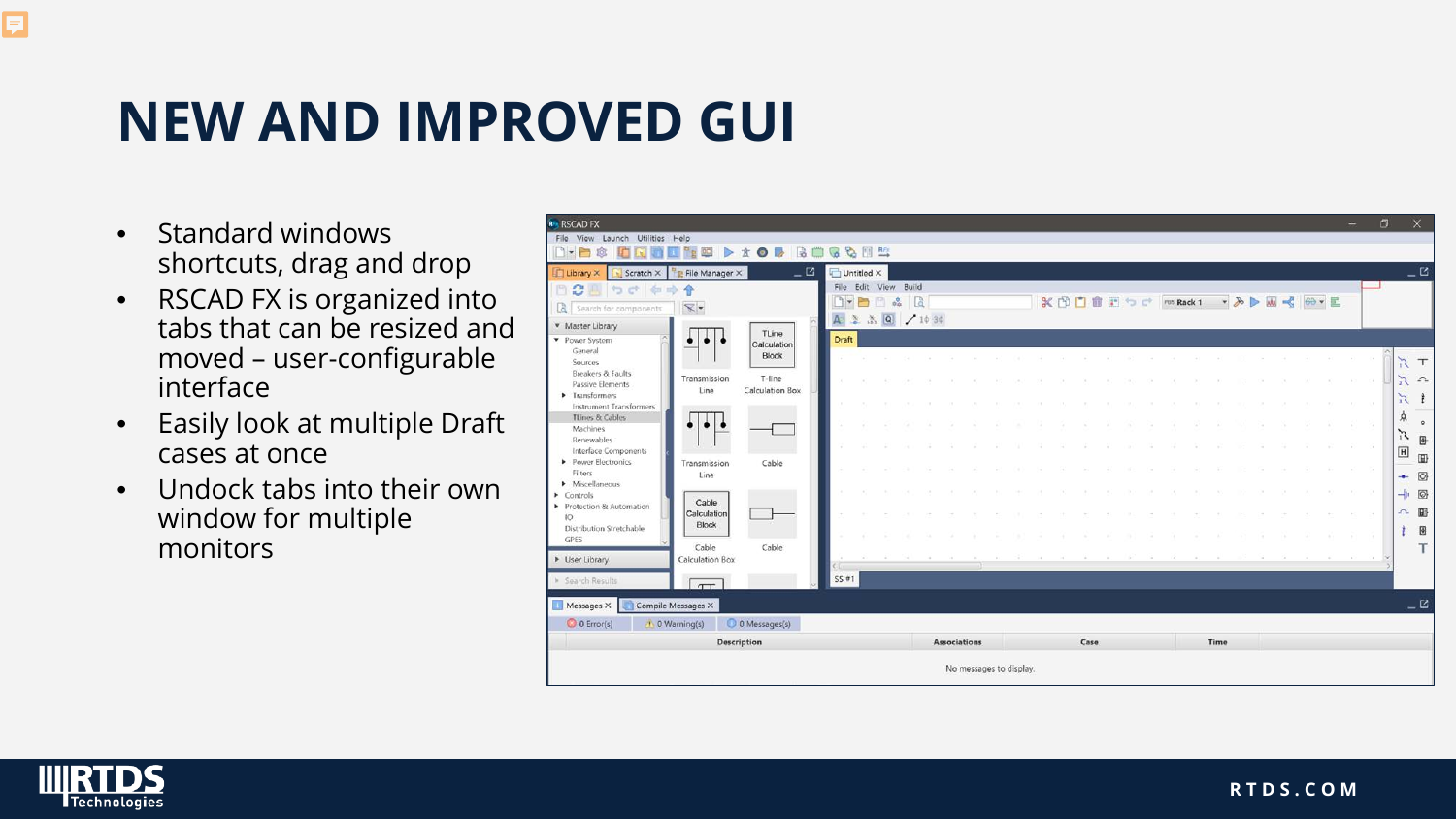## **LIBRARY LAYOUT**

- The library layout in RSCAD FX has been substantially revised
- Components are displayed as convenient tiles — with the actual component diagram viewable by hovering over the tile — and can be dragged onto a case
- Easy navigation and search, filtration



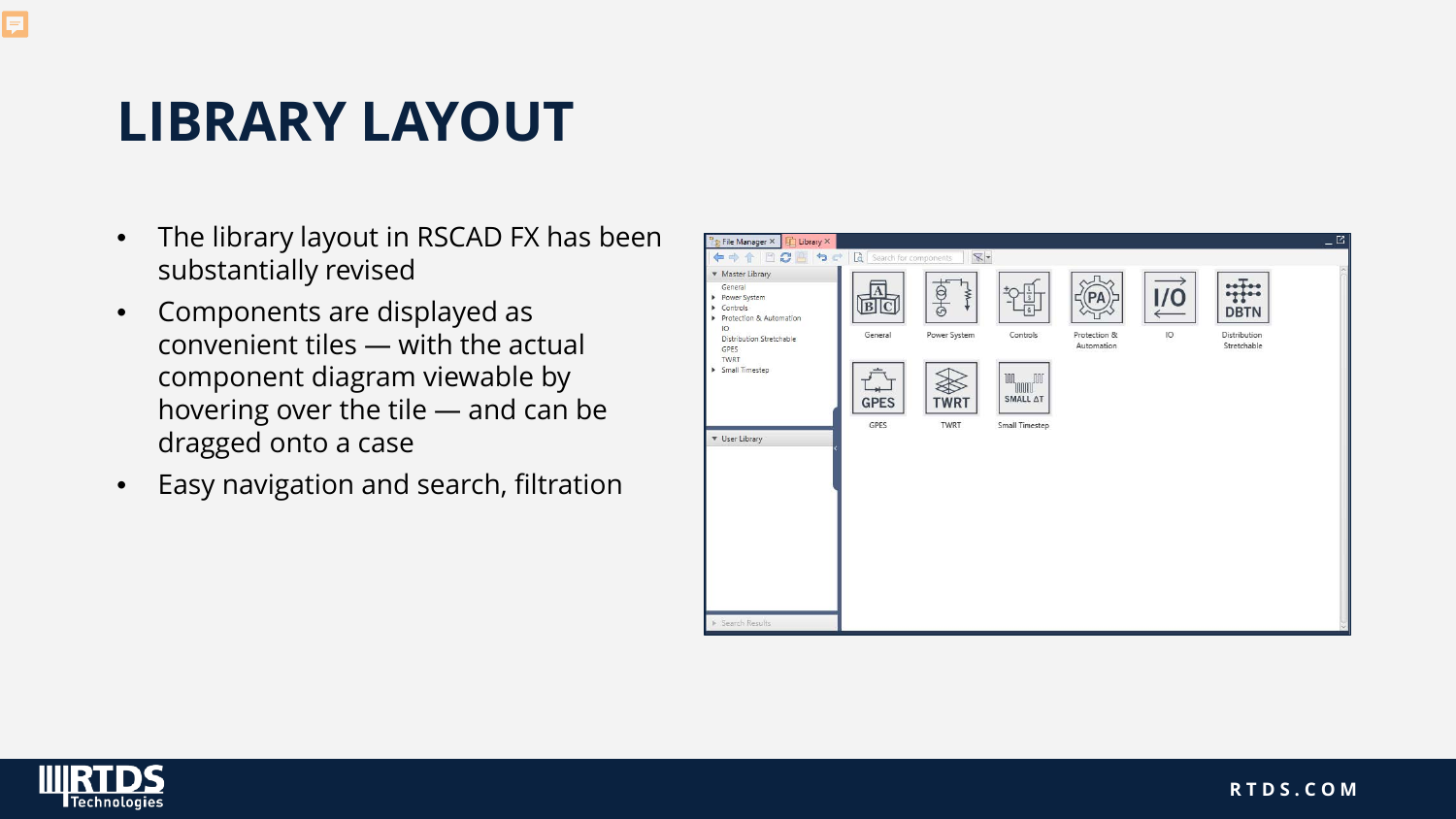## **NEW FEATURES**

#### **Wire Mode**

- Wire mode allows a user to easily add wires and/or jumpers to a case using only the mouse.
- It significantly reduces the amount of time required to connect components together.



#### **Auto-Naming**

• Automatically increments component, signal, and bus names to avoid duplicates.



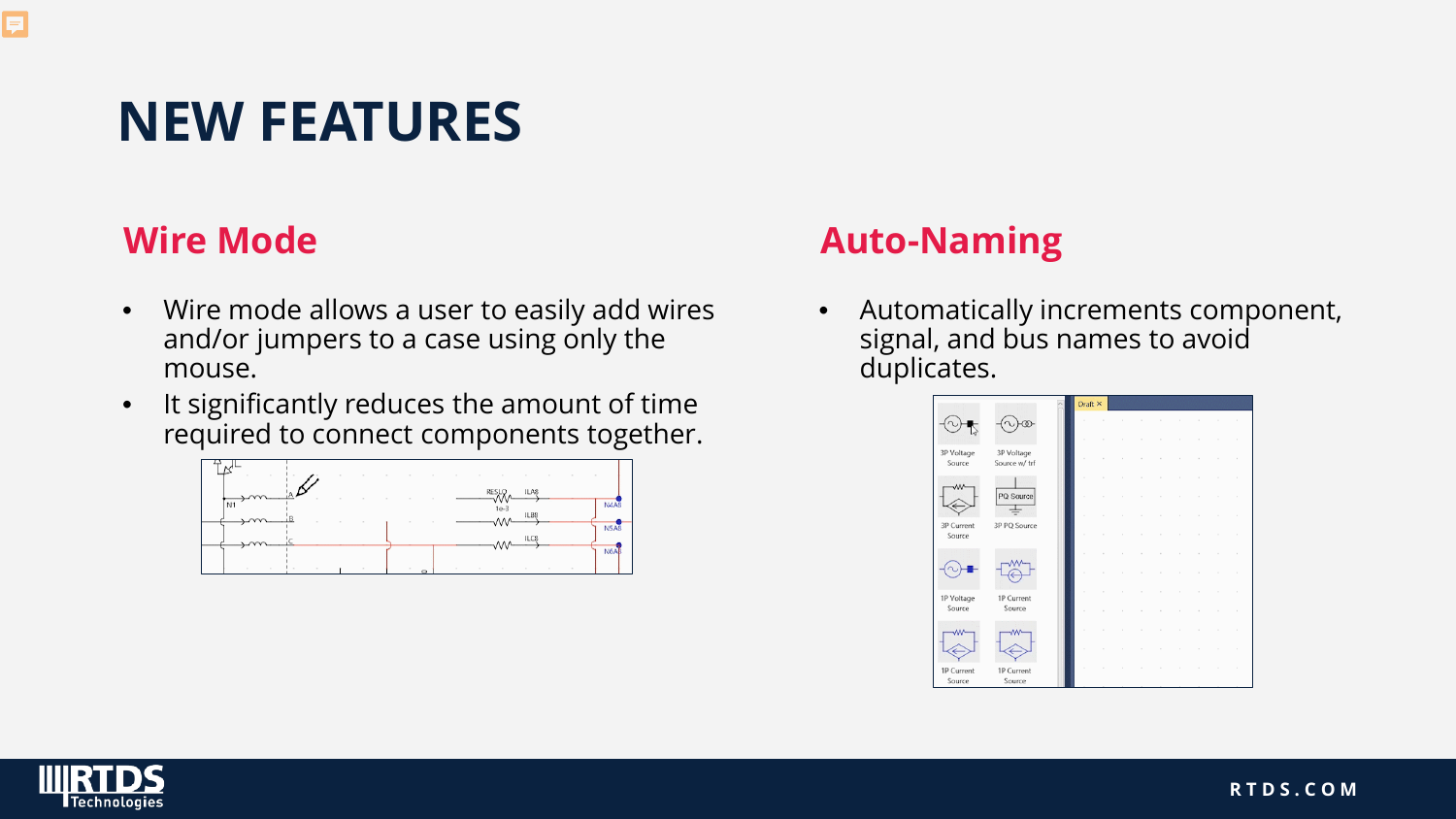## **BACKWARDS COMPATIBLE**

#### **RSCAD FX Conversion Utility**

- Draft files will now have the file extension .dfx instead of .dft
- When trying to open a .dft file in RSCAD FX, the RSCAD FX Conversion Utility is automatically launched

| General<br>Details | <b>Convert Version 5 File</b>                                                                                                                                                                                                                                                                                                                                                                                                                                                                                                                                                                                      |
|--------------------|--------------------------------------------------------------------------------------------------------------------------------------------------------------------------------------------------------------------------------------------------------------------------------------------------------------------------------------------------------------------------------------------------------------------------------------------------------------------------------------------------------------------------------------------------------------------------------------------------------------------|
| Options            | The selected file has been created in a previous version of RSCAD. In order to<br>open the file, it must first be converted. The original file will not be modified<br>in any way. Instead, a new file will be created and used in RSCAD FX.<br>For more information, please select the "Details" page.<br>To save the new file to a different location, and to change other settings,<br>please select the "Options" page.<br>When you are ready to start the conversion, press the "Convert" button below.<br>Please note that, depending on the size of the file, this may take several<br>minutes to complete. |

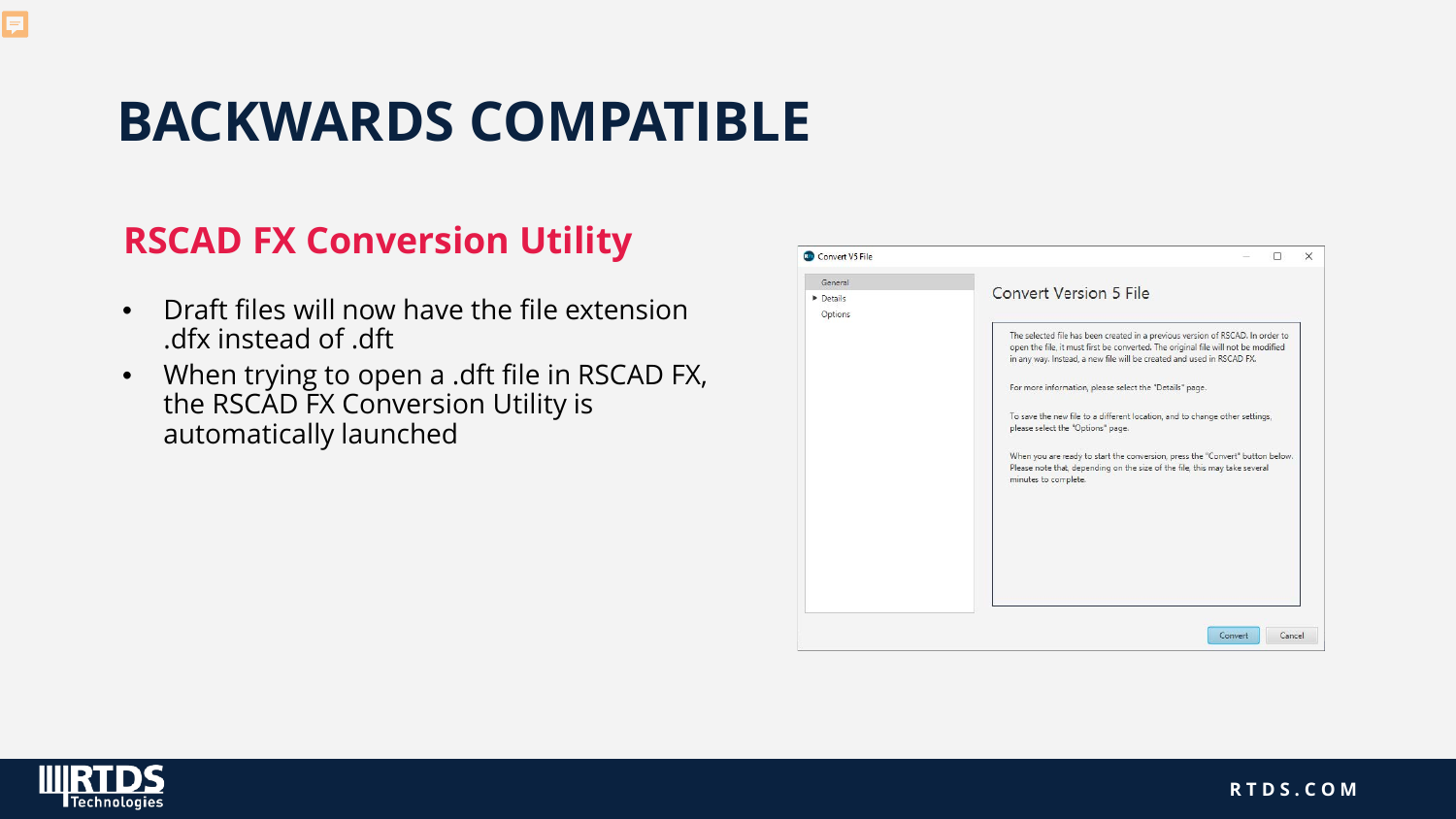### **Background**

 $\overline{\mathbf{E}}$ 

- Demand for converter modelling and simulations with higher switching frequencies (>30.0 kHz)
- Previous average model implementation is decoupled on the DC bus, which can cause instability
- Research found modelling techniques to achieve high resolution of firing

### **Solution: our new Universal Converter Model (UCM)**

- **Universal** Converter Model covering
	- o Multiple converter topologies
	- o Three different input modes
	- o Substep and Mainstep operation
	- o Accurate modeling for +100 kHz switching frequencies

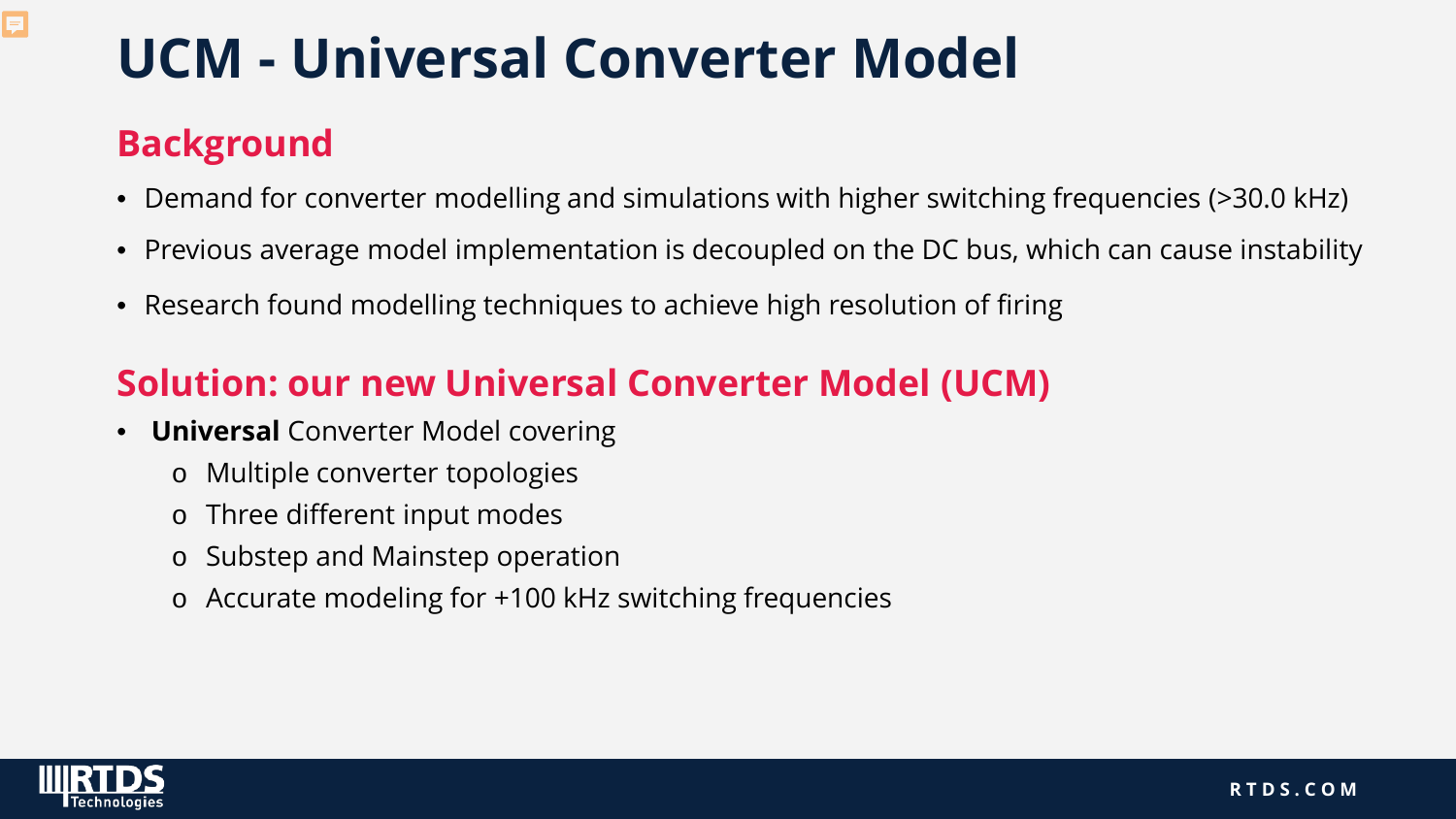#### **Multiple Converter Topologies**

• 2-level,

- NPC (ANPC)
- T-type
- Boost
- Buck
- Flying capacitor



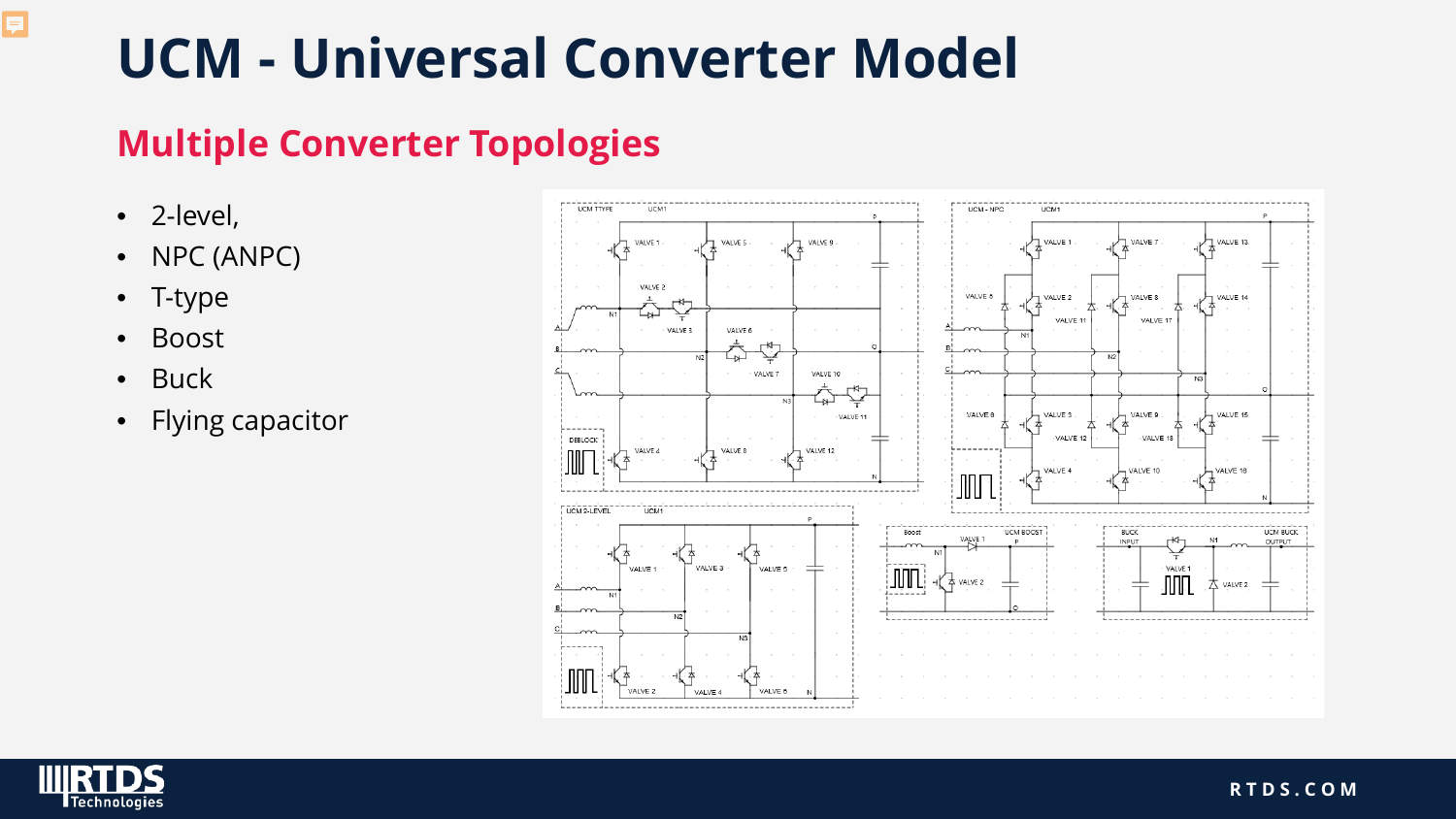### **Different Input Modes**

- Modulation Waveform (similar performance to existing average model no harmonics)
- Full Firing Pulse (matches performance of existing Substep resistive-switching models)
- **Improved Firing** (with Mean Value High Precision)
	- Provides performance similar to interpolation, but without backing up in time
	- Captures firing pulses within a timestep at high resolution to calculate how much of the timestep the switch should be "on" (producing an effective duty cycle)
	- Multiple turn-on/turn-off transitions per timestep are allowed

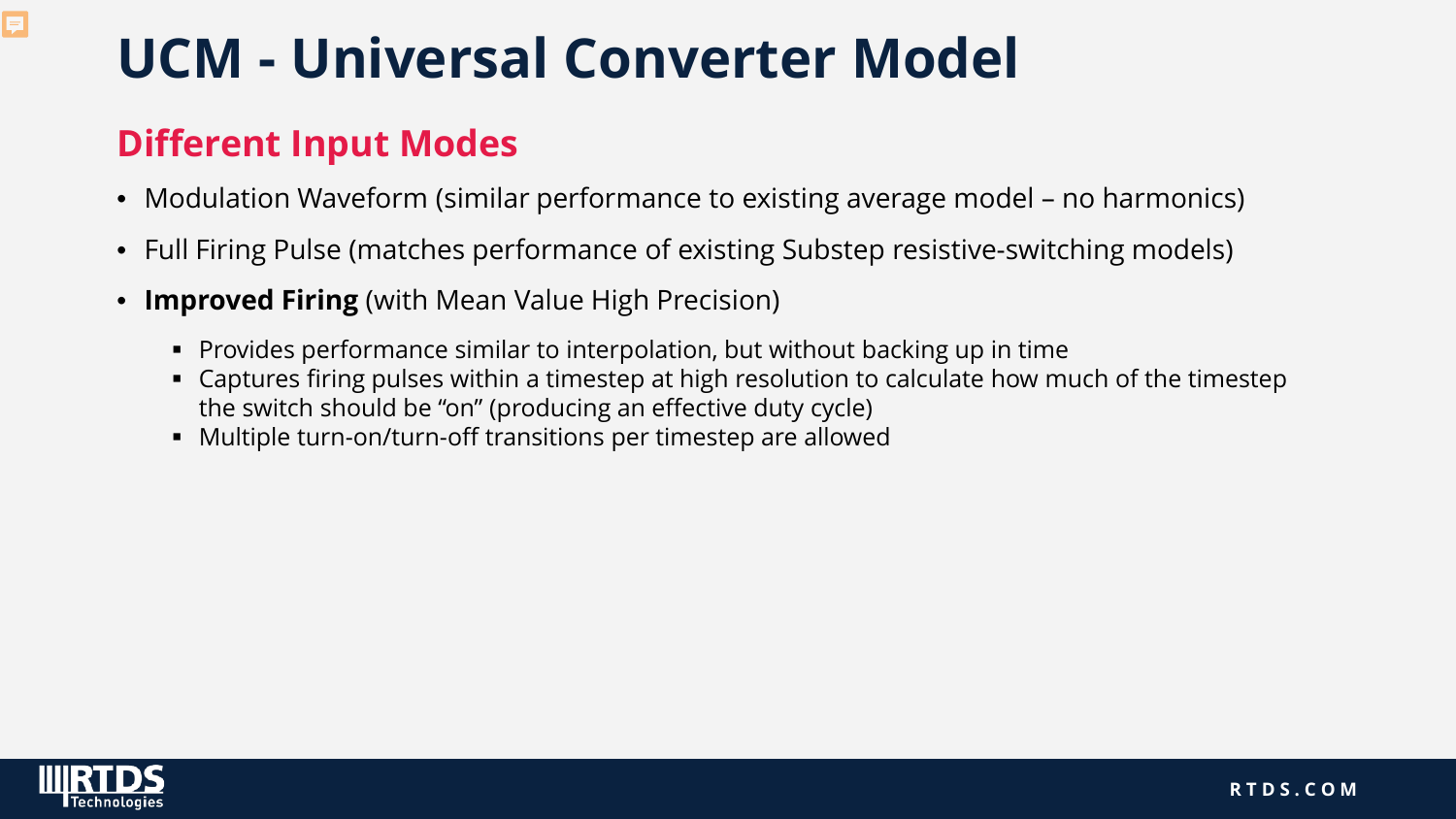### **GTDI v2**

- GTDI v2 provides Improved Firing input to the UCM model for CHIL testing
- Samples every 5 ns to capture the firing pulses with high accuracy



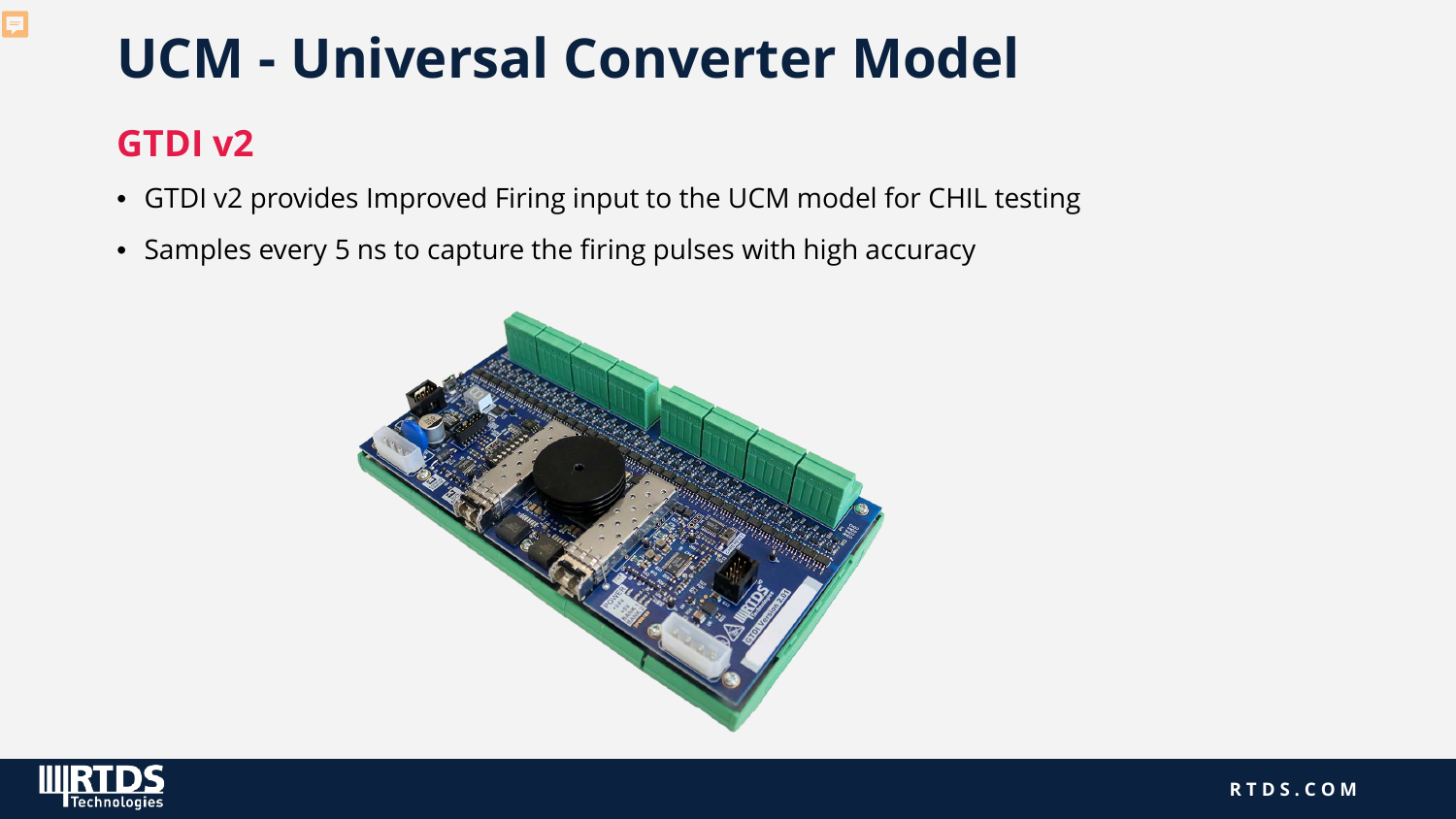### **Benefits**

- Very high switching frequencies possible with Improved Firing input (>100 kHz)
- No decoupling of the converter at the DC bus
	- Provides very stable simulation results
	- Good results even in Mainstep (no need to maintain very small timesteps for stability considerations)
- Proper transitioning from blocked to deblocked states UCM incorporates predictive switching technique that was in previous Substep models.
- Harmonics for Improved Firing:
	- Represents very well the characteristic harmonics (multiples of switching frequency)
	- Has minimal non-characteristic harmonics (introduced from jitter)

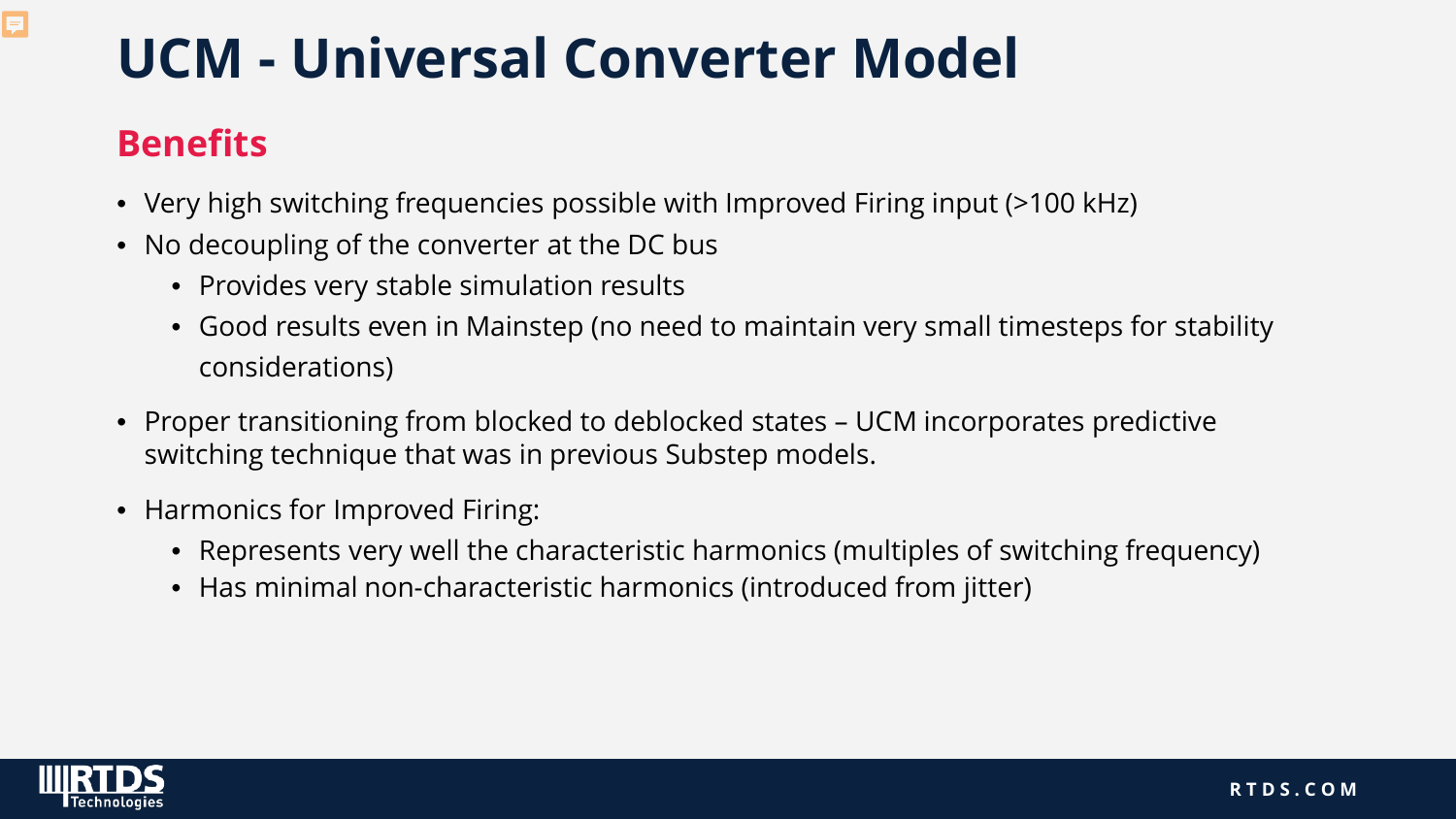## **Frequency scan component**

- Analytical, offline impedance scan of simulated network
- Done via Draft module prior to running simulation
- User specifies frequency range between DC and 1MHz
- Writes system impedance seen from scanning point to file
	- Lower triangular portion of phase impedance matrix
	- Pos., neg., zero sequence impedance
	- D-, q-, 0-axis impedance
	- Modified sequence quantities (PN0) good for high penetration of power electronics





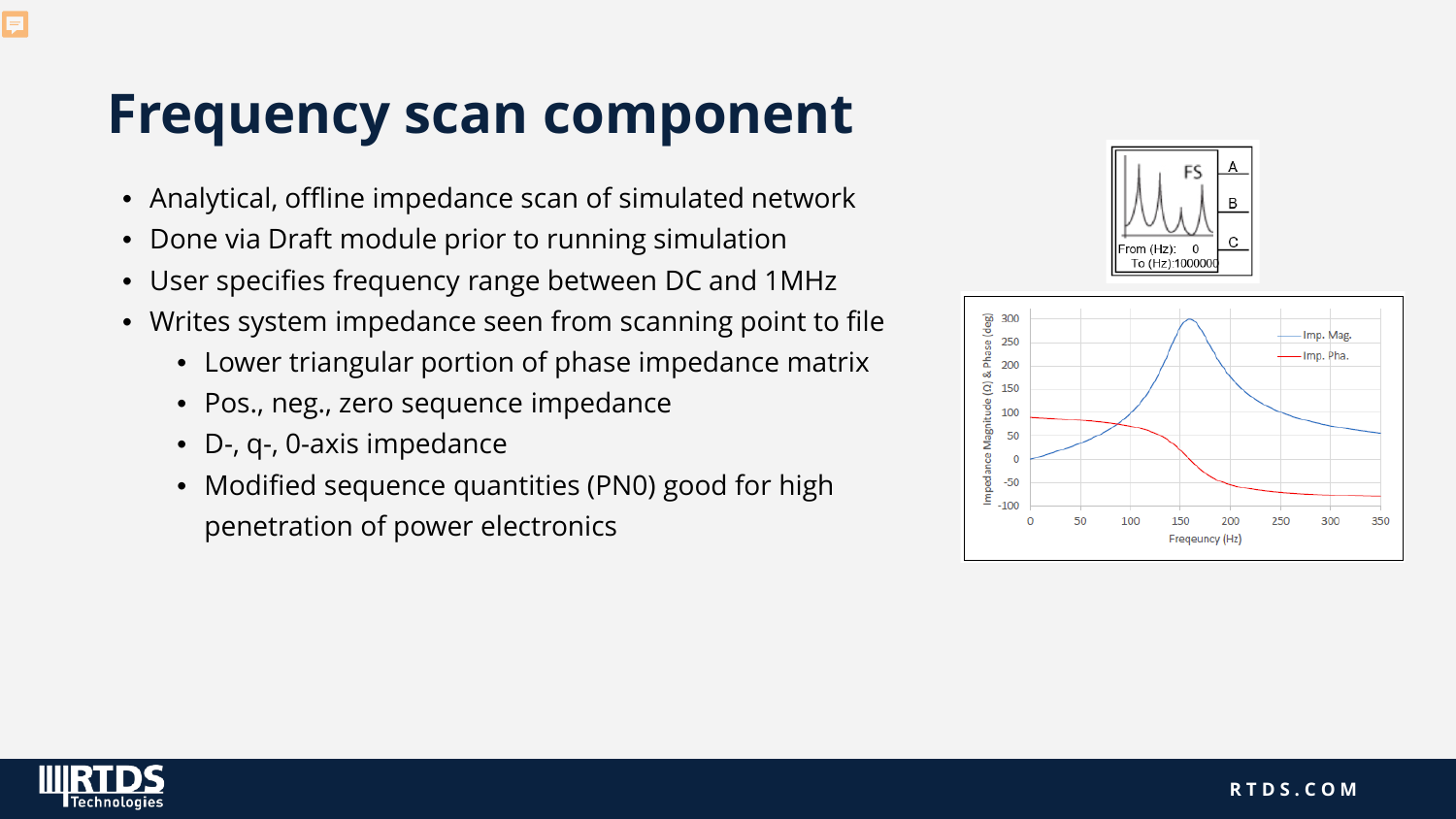# **Harmonic scan capability**

- Component injects small-magnitude white noise to the system
- Online calculation of impedance response in frequency domain
- User specifies frequency range and interval (up to 9 kHz)
- Controlled by script in RunTime
- Outputs DQ0 or PN0 domain impedance
- Procedure available to determine Nyquist stability criterion based on eigenvalues





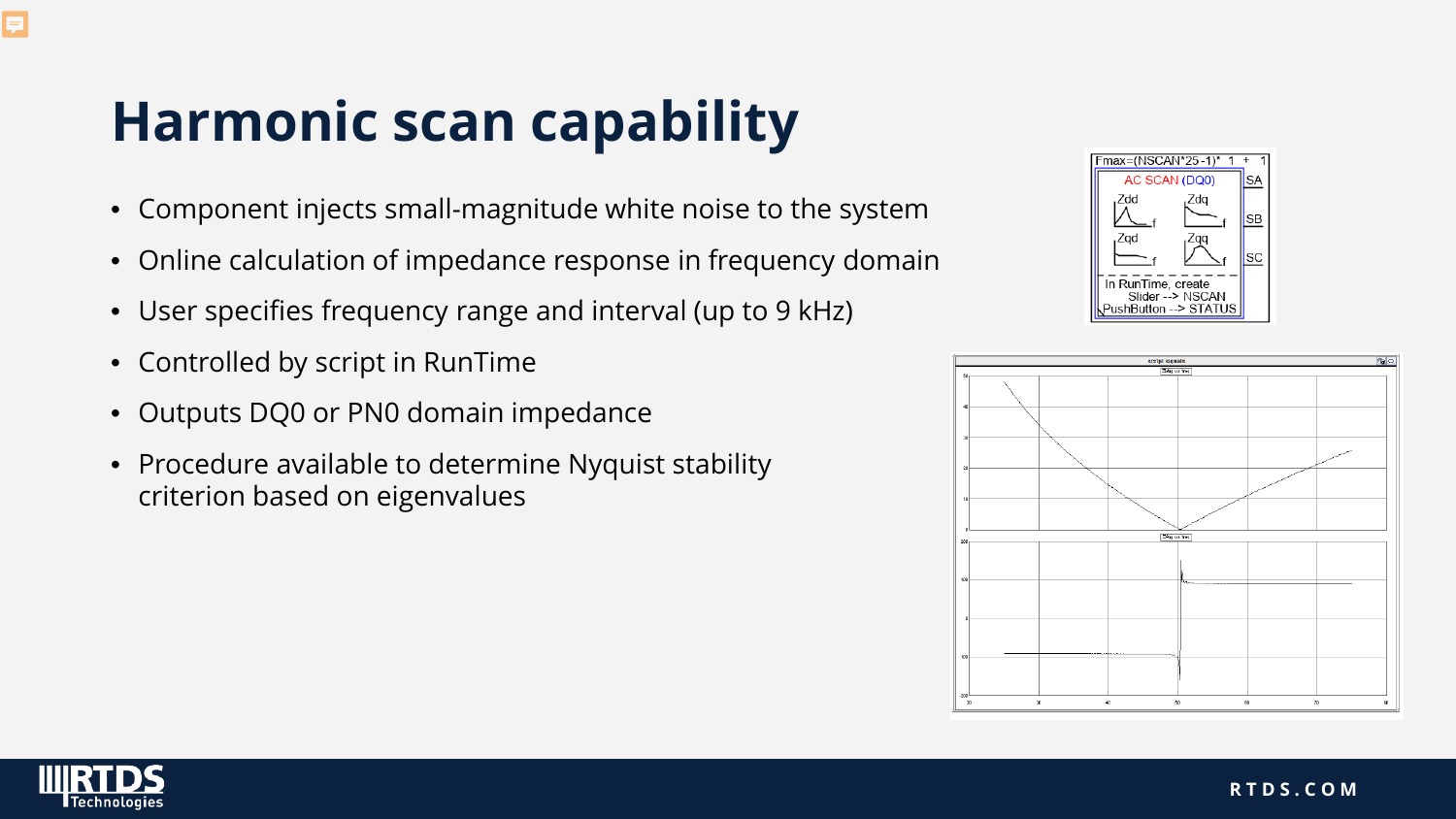## **New faulted transformer model using "terminal duality" approach**

- More realistic representation than popular star equivalent circuit
- The electric equivalent circuit from this approach corresponds to the physics of the device; phenomena such as leakage inductance, etc. can be correctly interpreted
- Represents mutual coupling between branches of equivalent and takes transverse component of leakage flux into account



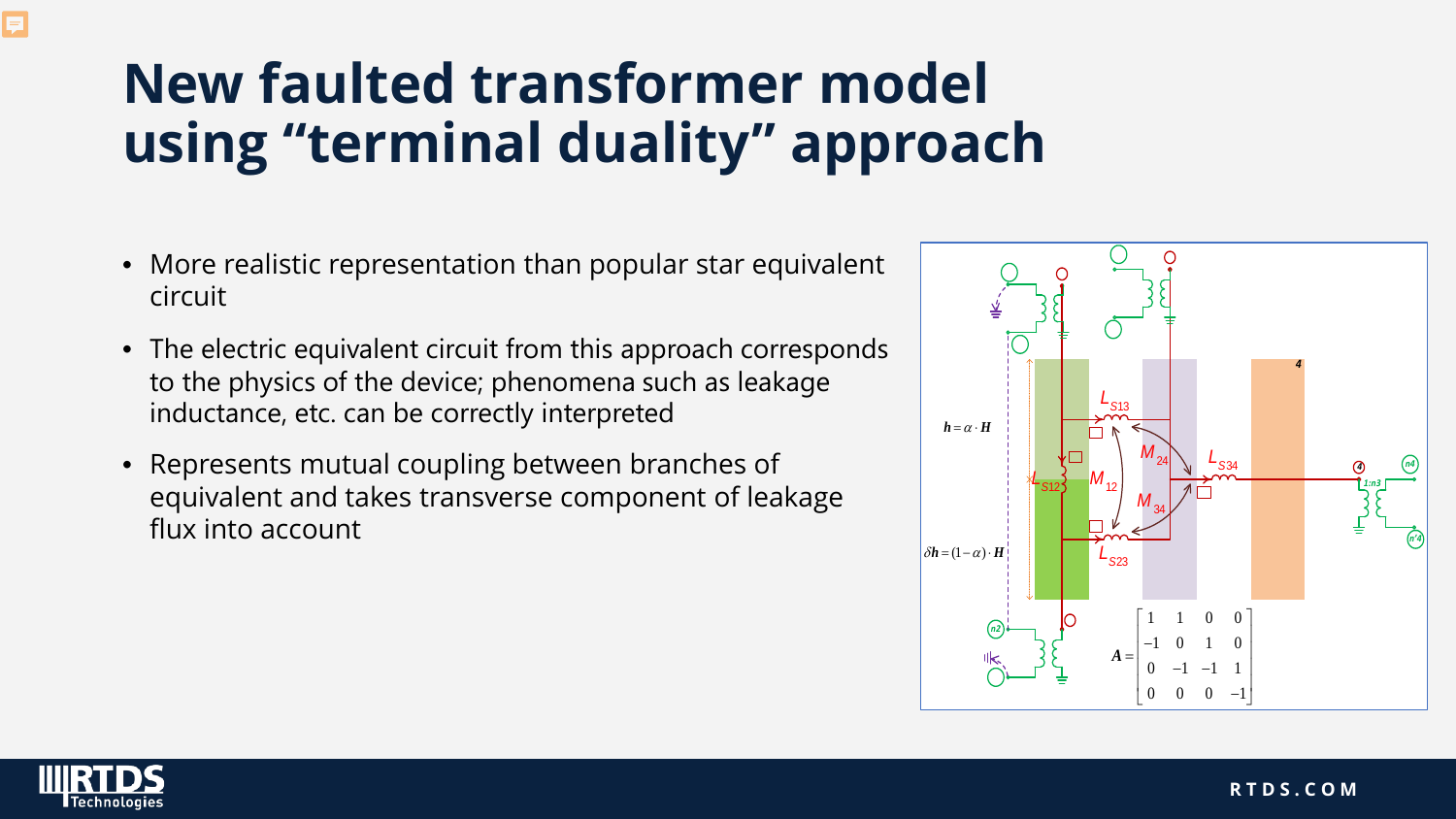## **MMC Valve Model Enhancements**

### **Experience gained from real projects**

- Enhancements to FPGA-based MMC valve model made to support customer testing
	- o Projects like Kun-Liu-Long multi-terminal UHVDC project provide valuable feedback
	- o Mixed full- and half-bridge MMC valves
	- o One terminal based on LCC technology
- Numerous internal fault options
	- o Valve to valve mid-point fault or valve mid-point to ground fault
	- o Change of submodule capacitance or short across capacitor
	- o Submodule IGBT fault
	- o Reactor fault

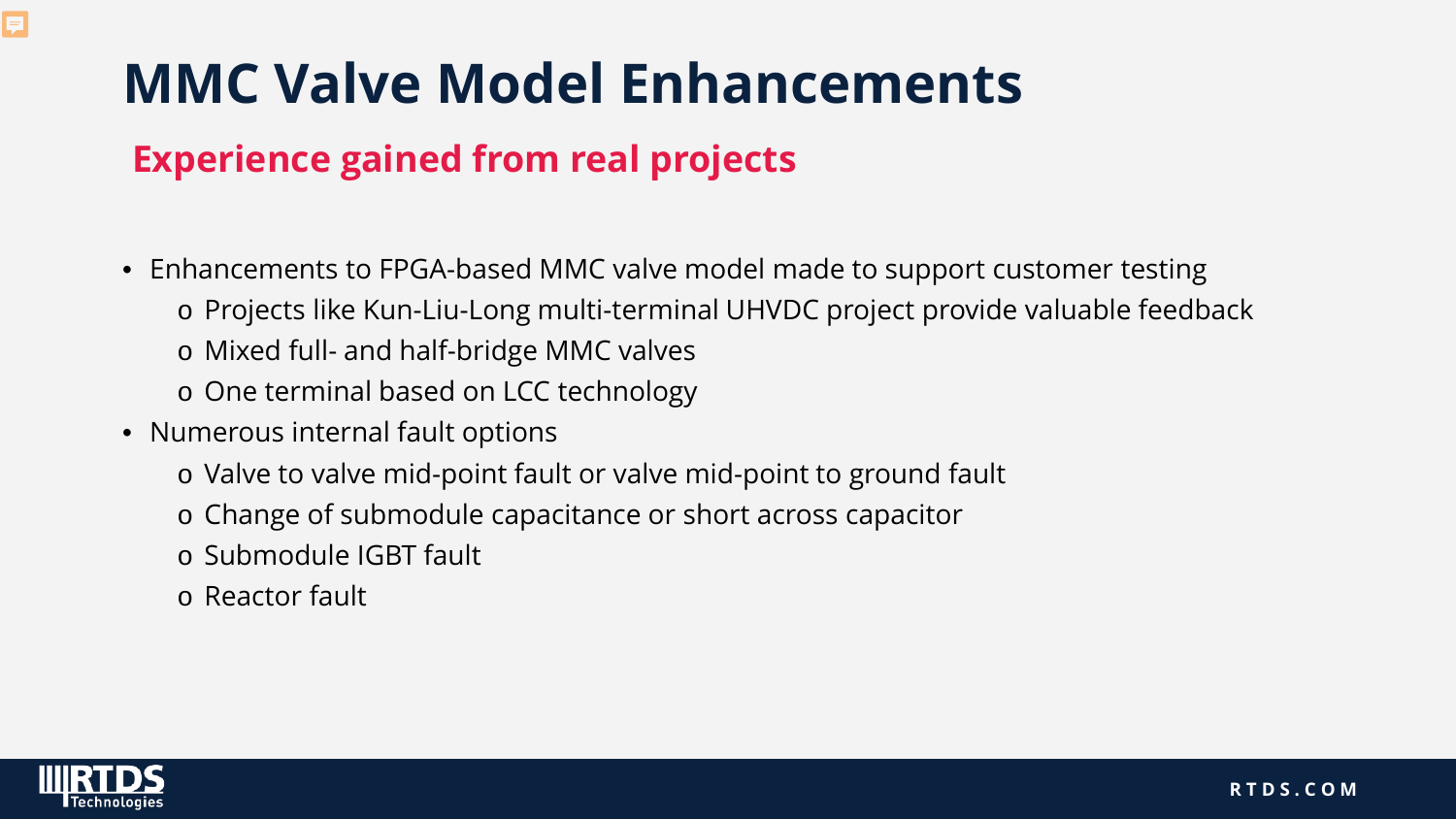## **Protection & Automation Developments**

- IEC 61850 Edition 2 and IEC 61869 Enhancements
	- o New ICT tool in RSCAD FX with configurable support for all logical nodes
	- o GTNET-GSE-v7 with 4 configurable IEDs supported with new ICT tool
	- o Routable GOOSE and Sampled Values
	- o 250 kHz Sampled Values for support of FACTS and HVDC projects
	- o Sampled value data manipulation capabilities added to test implementation robustness
	- o GOOSE Analyzer added
- PMU Test Utility enhancements
- DNP and Modbus enhancements
- Numerous new relay models added

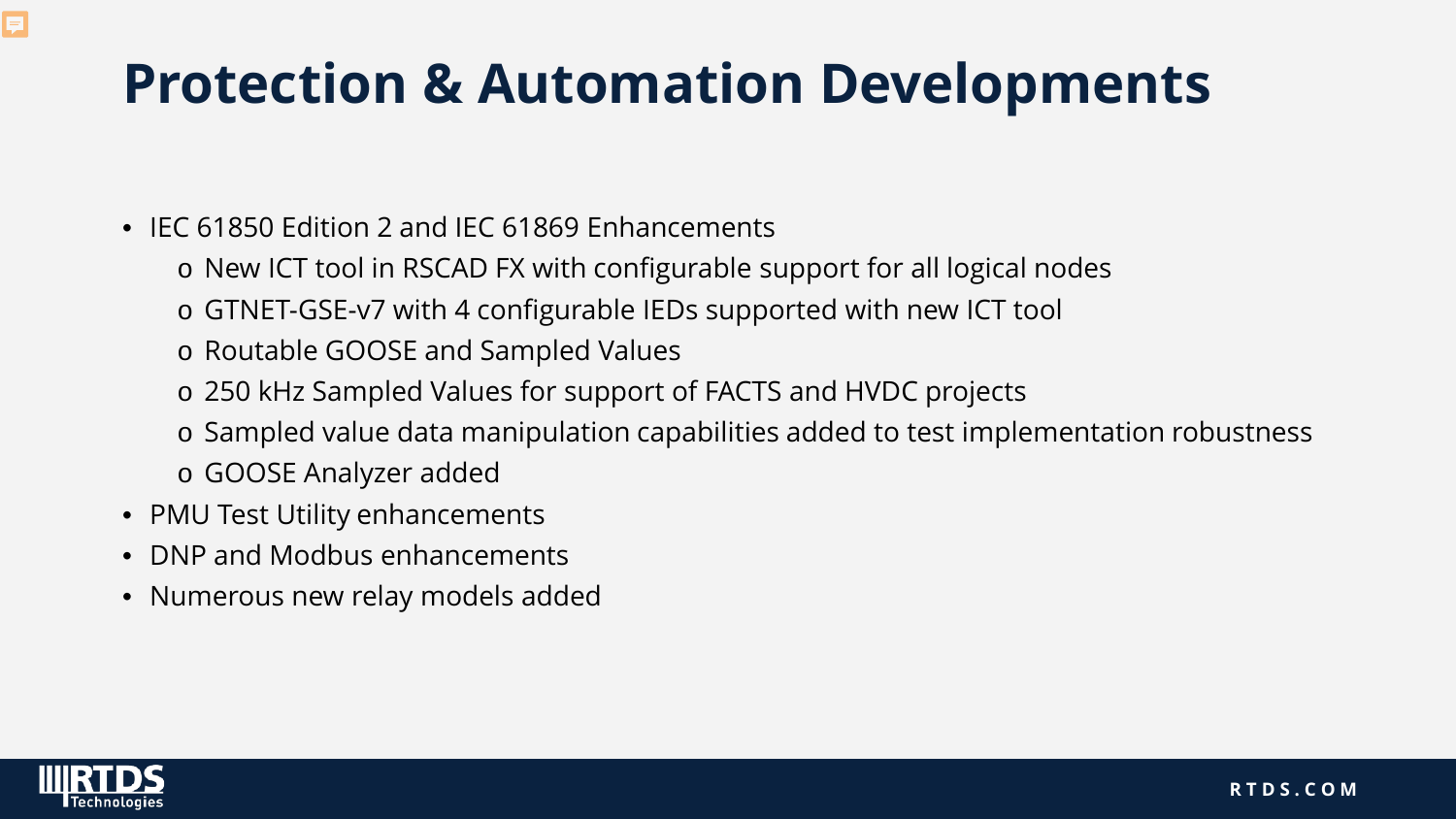## **TWRT**

Ę

### **Traveling Wave Relay Testing**

- GTFPGA-TWRT
	- o FPGA based model smaller network models
	- o Fixed timestep of 1.54 µs
	- o Phase domain frequency dependent traveling wave models supported for small timesteps

#### • NovaCor

- o Uses Substep environment to model network at in range of 2-3 µs
- o Larger scale network models possible
- o Phase domain frequency dependent traveling wave models supported for small timesteps
- Commercial testing
	- o A number of customers are using RTDS to test traveling wave based relays
	- o Direct connection to the relays is required since amplifiers are not able to provide the necessary frequency response





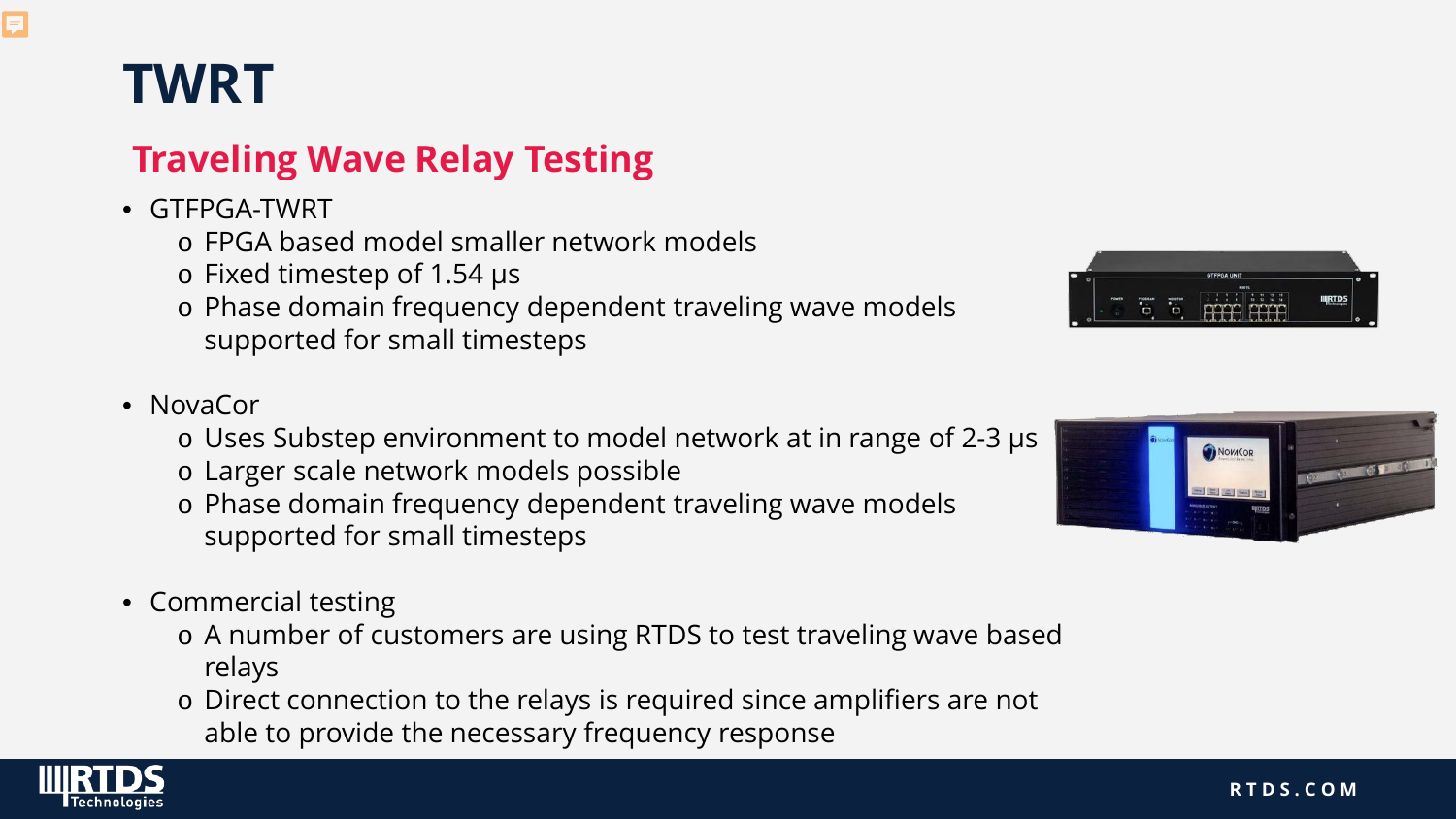## **Hardware Developments**

#### **Purpose built for real time simulation**

- NovaCor features
	- o UDP port for direct real time data streaming
	- o Controlled shut down for high power PHIL applications
	- o Snapshot feature to allow the simulation to restart from the captured state
- New hardware components
	- o GTAO v2 improved performance plus increase to 16 channels per card
	- o GTDO v2 smaller form factor
	- o GTDI v2 smaller form factor and Improved Firing support for UCM
	- o GTAI v2 more versatile input filtering options
	- o GBH v3 support for 144 NovaCor chassis
	- o IRC Switch v2 smaller form factor and support for 144 NovaCor chassis
- Support for longer cable lengths
	- o 100m for GBH and IRC cables using latest platform
	- o >300m for I/O cables

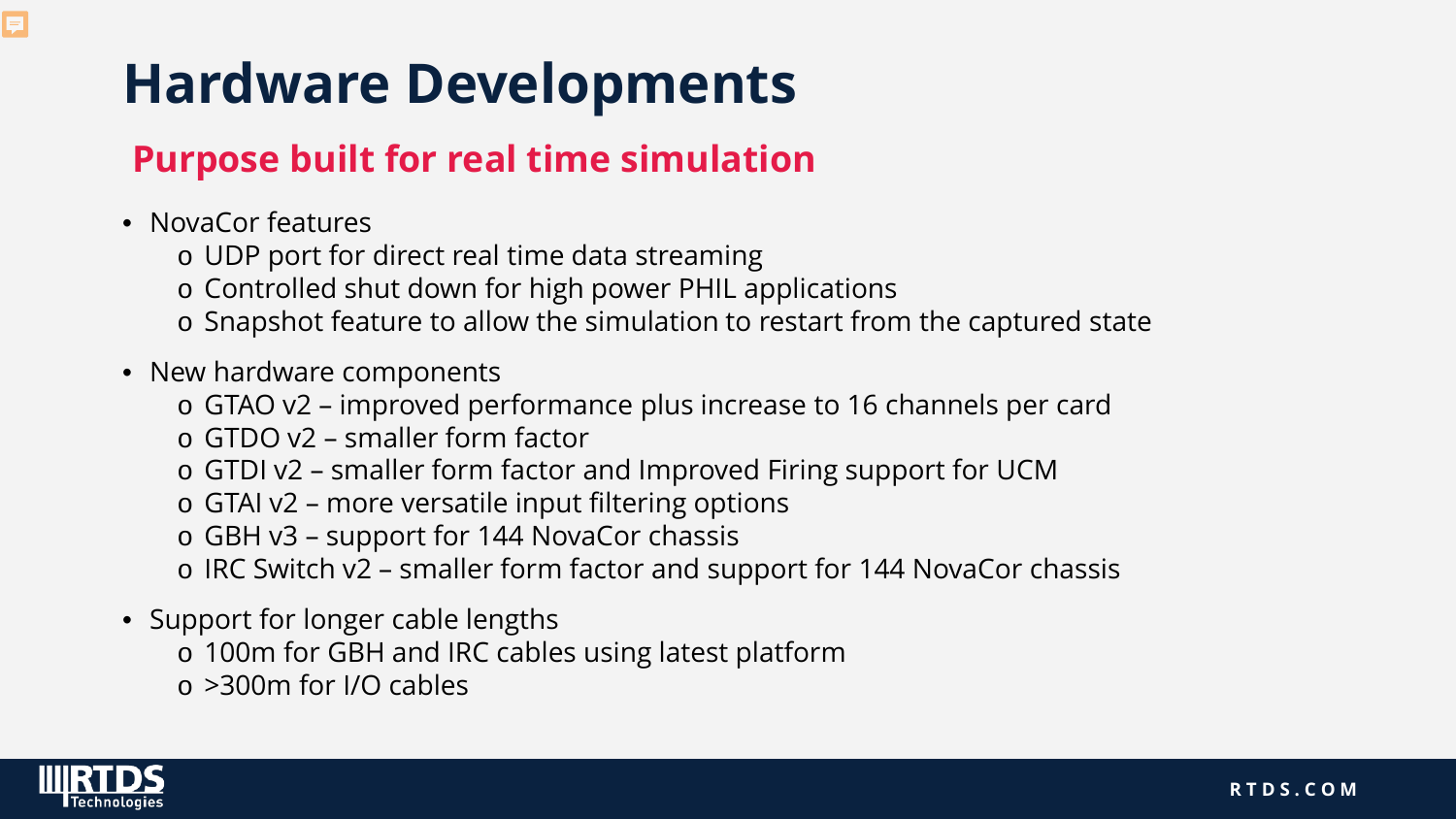## **OTHER DEVELOPMENTS**

- Multi-winding terminal duality transformer
- Exciter Model AC7C
- 3/2 bus connection for breaker and a half
- Single-phase relaying components
- New version of MMC generic model with multiple internal faults
- Phase-shifted and multicarrier-based PWM generators
- Improved renewable and energy storage example cases





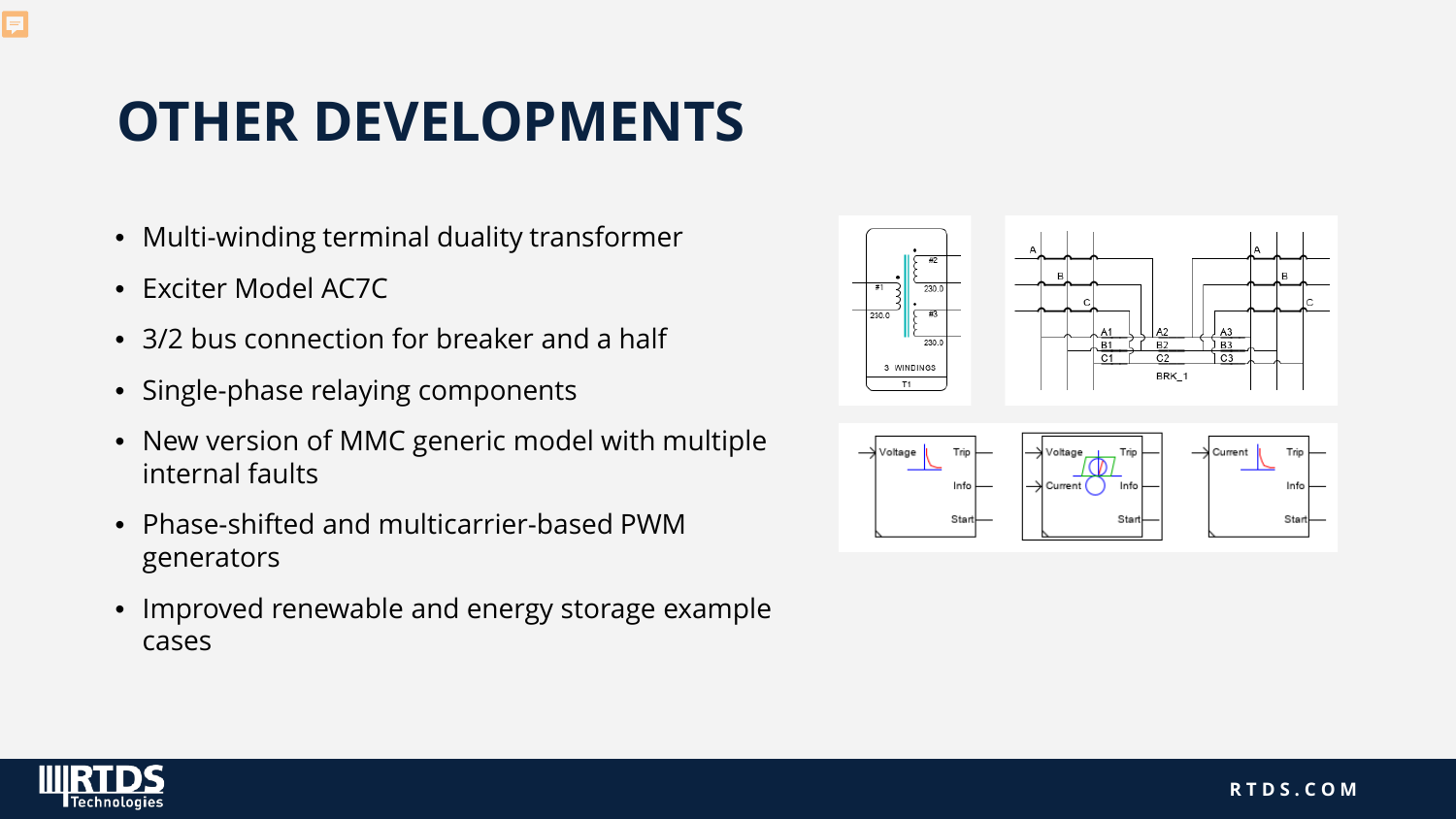## **INFORMATION RESOURCES**

- Webinar and informational videos on YouTube <https://www.youtube.com/channel/UCCPD8f4jKs3sNzTfDi8uNVg>
- RTDS Knowledge Base <https://knowledge.rtds.com/hc/en-us>
- RTDS Website <https://www.rtds.com/>
- Email us at [marketing@rtds.com](mailto:marketing@rtds.com)